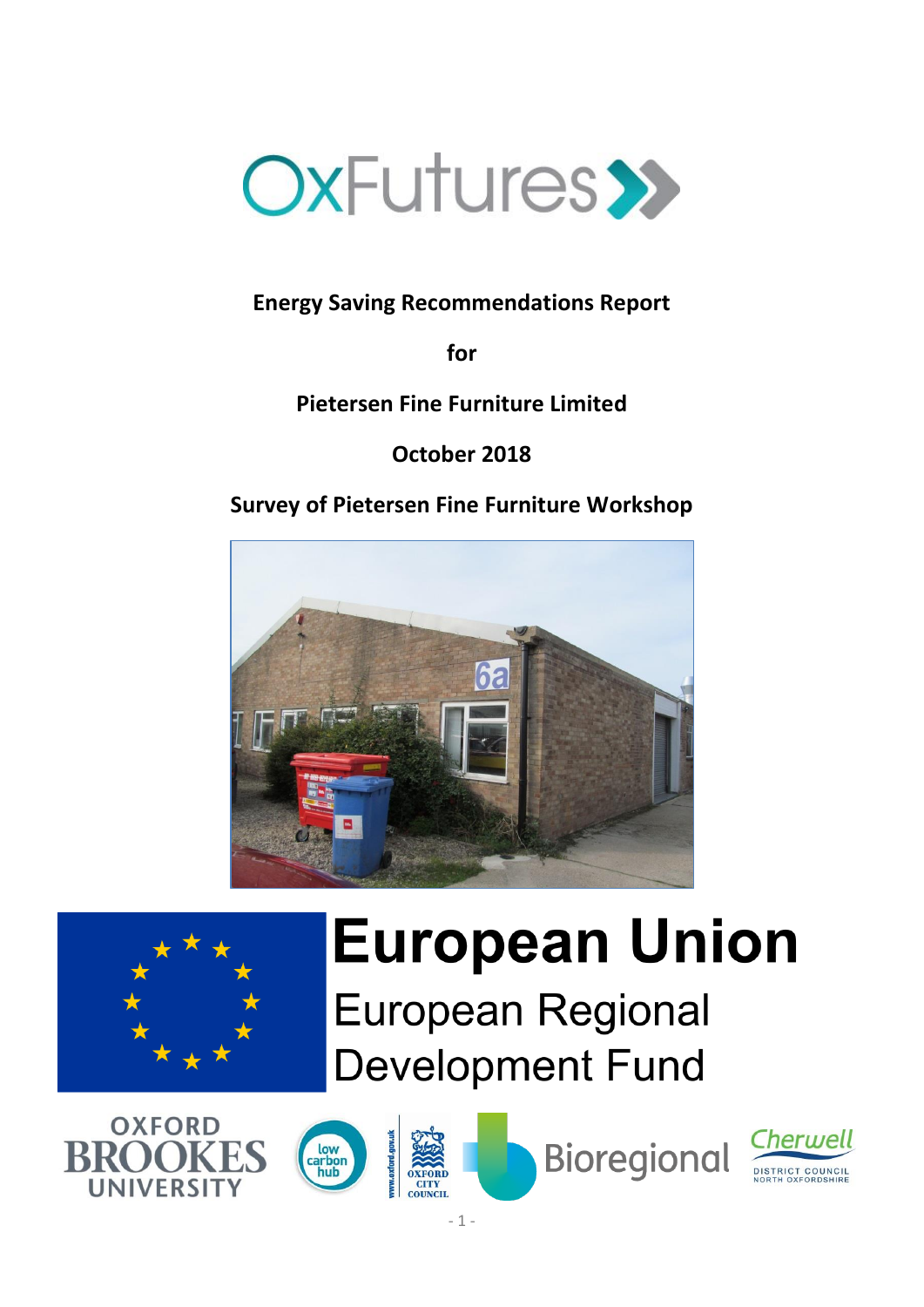### **ORGANISATION OVERVIEW**

#### **Report overview**

EiE carried out a site visit and met with Jeremy Pietersen. All recommendations in this report are based on information and observations obtained prior to and during the site visit. The report is set out in order of recommended priority based on ease of implementation, carbon impact, cost & factors discussed on site.

| <b>Client details</b>    |                                  |                                   |  |  |
|--------------------------|----------------------------------|-----------------------------------|--|--|
|                          |                                  | 6a Lupton Road                    |  |  |
| <b>Organisation name</b> | Pietersen Fine Furniture Limited | Thame                             |  |  |
|                          |                                  | OX9 3SE                           |  |  |
| <b>Contact name</b>      |                                  | Jeremy@pietersenfinefurniture.com |  |  |
|                          | Jeremy Pietersen                 | 01844 260 770                     |  |  |
| Date of site visit       | 23/10/2018                       | Carried out by Moira Dorey        |  |  |

#### **Energy savings recommendations - summary**

Below is a summary of the opportunities recommended in this report. Costs and savings have been estimated using available information; an explanation is provided in detail for each opportunity. Estimations have been made based on energy data provided.

| . .<br>Opportunity          | <b>Savings</b> | ັ<br><b>Savings</b> | Cost      | <b>Initial</b> | <b>Carbon Impact</b>       |
|-----------------------------|----------------|---------------------|-----------|----------------|----------------------------|
|                             | (kWh / yr)     | (E / yr)            | (£)       | Payback (yrs)  | (tCO <sub>2</sub> e / yr)  |
| Record and analyse meter    | 0              | $\Omega$            | $\Omega$  | n/a            | 0                          |
| readings                    |                |                     |           |                |                            |
| Consider a bio-mass heating | 46,800         | $\mathbf 0$         | 10,000    | Not known      | 8.61                       |
| system                      |                |                     | (inc VAT) |                |                            |
| Add door closers            | 260            | 34                  | 45        | 1.33           | 0.11                       |
| Install secondary glazing   | 0              | $\mathbf 0$         | 600       | n/a            | $\mathbf 0$                |
| Replace loading bay doors   | $\mathbf{0}$   | $\mathbf 0$         | 8,000     | Not known      | 0                          |
| Add cavity wall insulation  | $\Omega$       | $\Omega$            | 750       | Not known      | $\Omega$                   |
| Power down or switch off    | 600            | 78                  | 12        | 0.15           | 0.25                       |
| appliances when not in use  |                |                     |           |                |                            |
| Consider adding solar PV    | 18,786         | 2,447               | 34,000    | 13.89          | 7.74                       |
| panels                      |                |                     |           |                |                            |
| <b>TOTAL</b>                | 66,446         | £2,559/yr           | £53,407   |                | 16.71 tCO <sub>2</sub> e / |
|                             | kWh/yr         |                     |           |                | yr                         |

#### **Site details**

Pietersen Fine Furniture moved into the 1960s industrial unit in July 2018. The floor space extends over 340  $m^2$  and is made up of mainly workshop space with an office, toilets and a kitchenette. There are a number of large woodworking machines that are turned on as needed and an air extraction system to remove atmospheric sawdust. There is a gas heating system for the offices; either expanding this system into the workshop or adding a biomass wood burner to make use of their waste wood to heat the workshop is being considered.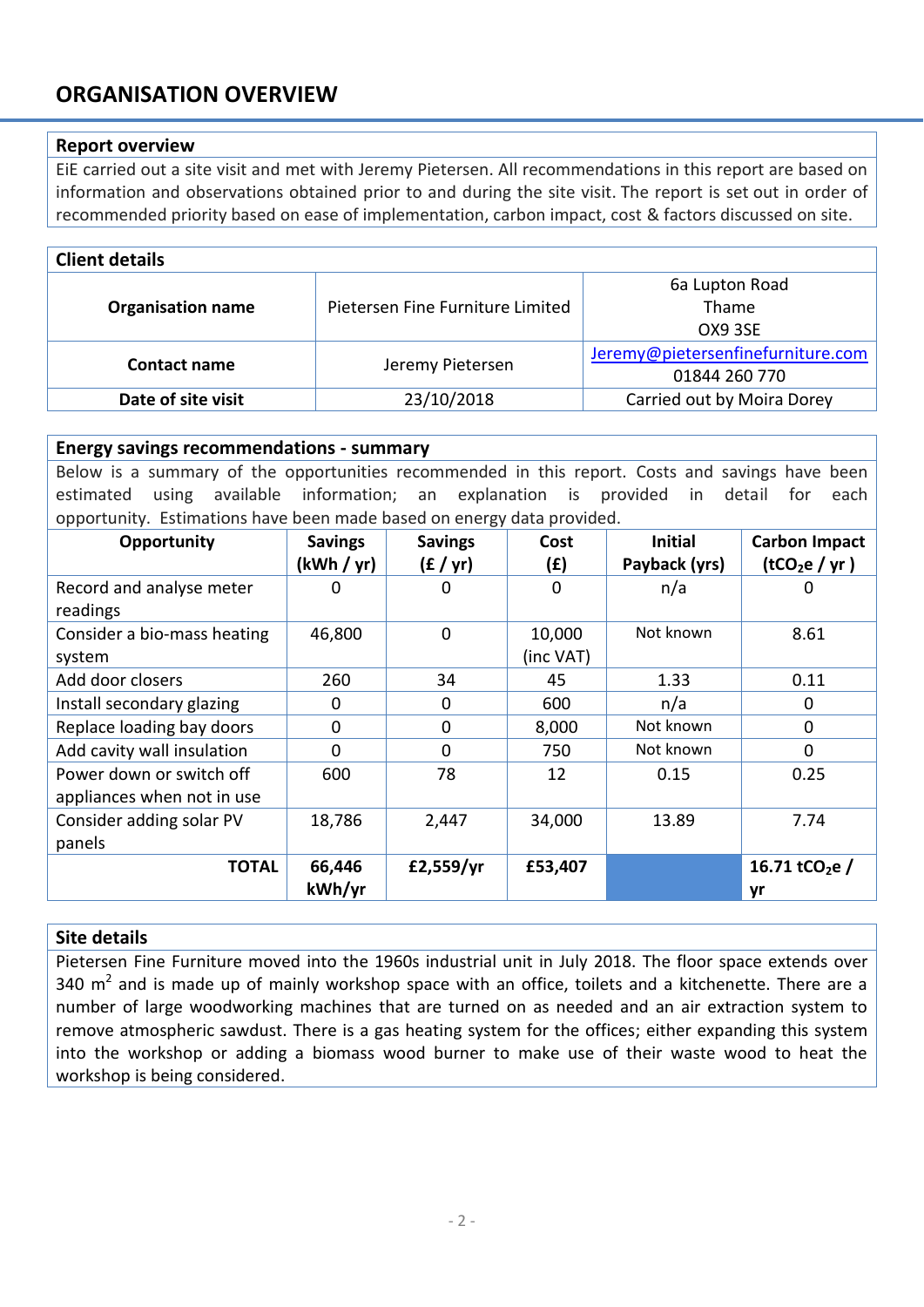## **ENERGY PROFILE**

| <b>Fuel type</b> | <b>Annual Energy use</b> | Cost per kWh | <b>Standing charge</b> | Approx. annual cost |
|------------------|--------------------------|--------------|------------------------|---------------------|
|                  | (kWh)                    | (p)          | (p/day)                | (£)                 |
| Electricity      | 21,888                   | 13.028       | 33                     | 2,852               |
| Gas              | Not known                | 4.710        | 27.000                 | O                   |

## **ENERGY SAVINGS RECOMMENDATIONS**

| <b>Record and analyse meter readings</b>                                                                                                                                                                                                                                                                                                                                                                                                   |                                                                                                                                                                                                          |                      |  |
|--------------------------------------------------------------------------------------------------------------------------------------------------------------------------------------------------------------------------------------------------------------------------------------------------------------------------------------------------------------------------------------------------------------------------------------------|----------------------------------------------------------------------------------------------------------------------------------------------------------------------------------------------------------|----------------------|--|
| <b>Energy saving (kWh)</b>                                                                                                                                                                                                                                                                                                                                                                                                                 | Cost saving $(f)$                                                                                                                                                                                        | Cost of action $(f)$ |  |
| 0                                                                                                                                                                                                                                                                                                                                                                                                                                          | O                                                                                                                                                                                                        | 0                    |  |
| As the business is settling down into new premises, having accurate energy billing improves budgeting and<br>energy management. By recording meter readings regularly and accurately, sending them to your supplier<br>and analysing energy use several timers per year, energy management, as well as monitoring bills, will be<br>easier. This will be particularly useful to monitor the success of changes you make in your operation. |                                                                                                                                                                                                          |                      |  |
| <b>Actions</b>                                                                                                                                                                                                                                                                                                                                                                                                                             |                                                                                                                                                                                                          |                      |  |
| or by telephone.                                                                                                                                                                                                                                                                                                                                                                                                                           | Contact your electricity and gas suppliers to confirm what day you should supply meter readings to<br>ensure accurate billing. Depending on your supplier, readings can be submitted via website, email, |                      |  |
| previous meter reading from the current reading.                                                                                                                                                                                                                                                                                                                                                                                           | Submit meter readings and enter them into a spread-sheet and calculate usage by subtracting the                                                                                                          |                      |  |
| noticeable increases in energy use.                                                                                                                                                                                                                                                                                                                                                                                                        | Use monthly consumption data to form a baseline of your typical annual energy use.<br>When you have a year of monthly readings, review information to ensure action is taken on                          |                      |  |
| <b>Costs and savings</b>                                                                                                                                                                                                                                                                                                                                                                                                                   | There is no cost to this action. There may be savings through further actions identified.                                                                                                                |                      |  |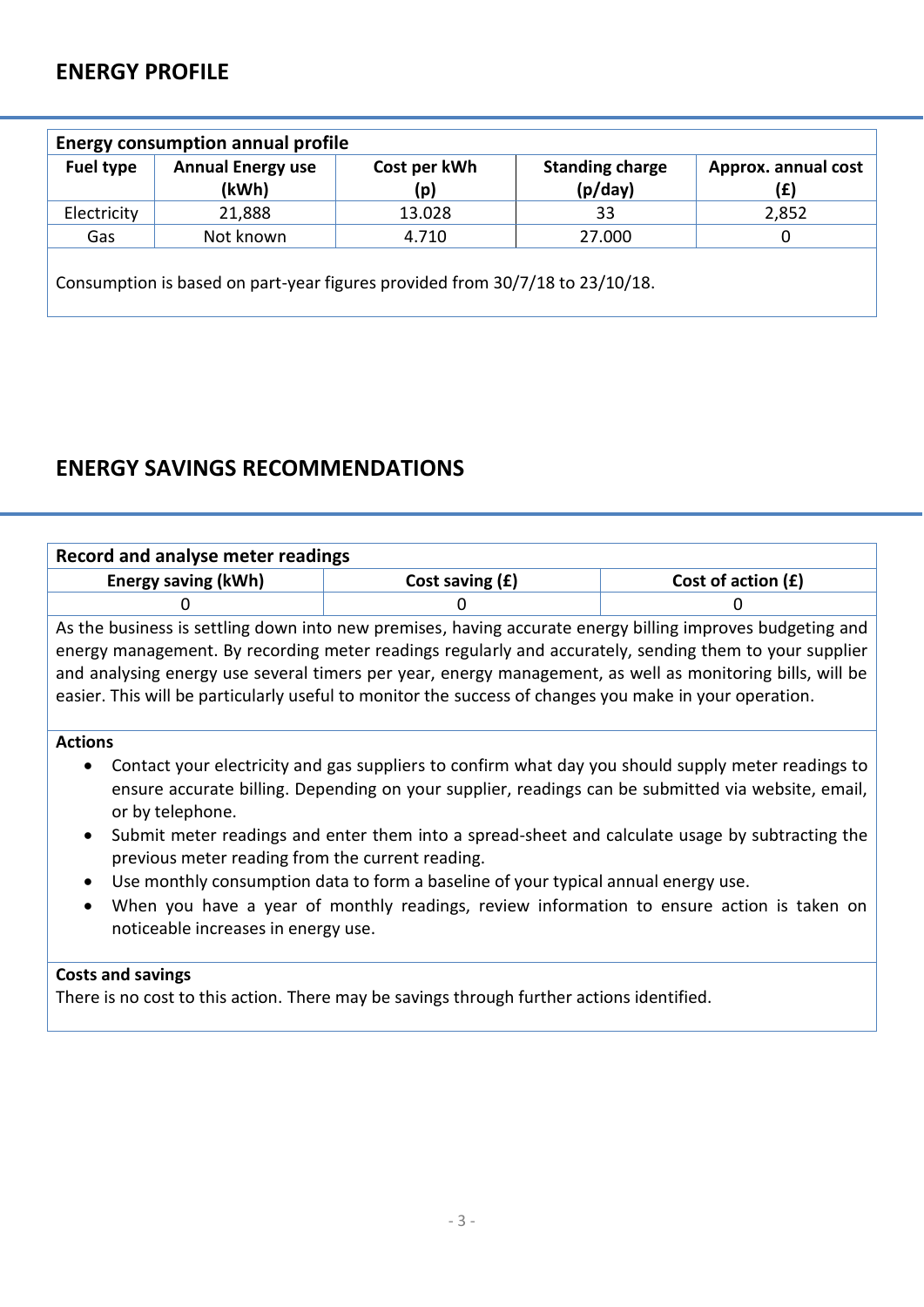| Consider a bio-mass heating system |                   |                      |  |
|------------------------------------|-------------------|----------------------|--|
| Energy saving (kWh)                | Cost saving $(f)$ | Cost of action $(f)$ |  |
| 46,800                             | n/a               | 10,000               |  |

The current heating system is based on a gas boiler with radiators. You are considering alternative options for heating the workshop, either expanding this system into the workshop or installing a wood burning heater to make use of your wood off-cuts from your processes.

A biomass heater would provide the opportunity to make use of waste wood on site to heat your building, using a renewable resource whilst reducing your energy bills. Correctly managed, biomass is a sustainable fuel than can offer a significant reduction in net carbon emissions compared with fossil fuels. Income from the Renewable Heat Incentive will help reduce the payback period of investment (if applicable). We recommend investigating a biomass heating system to heat your warehouse.

Points that should be considered when choosing and installing a waste wood heater:

- Can the sawdust shavings (from the ducted air and shavings on the ground) be used as a fuel?
- Can the sawdust extracted from the filtered air also be used as a fuel supply in addition to larger slabs of wood?
- Would a chipper need to be purchased to cut the waste slabs of wood for combustion or can you make use of the current machinery to do this?
- How will the exhaust smoke from the burning wood be handled? For reference, there is 25 grams of carbon dioxide for every kilowatt-hour (kWh) (Wood Fuel South West Advice Service, 2009; p4).
- Have fuel requirements take into account the energy density of different types of wood? The heating capacity will be dependent on the wood at your disposal even though they will have a steady supply from your processes.

#### For background information go to:

Wood Fuel South West Advice Service. 2009. A guide to small-scale wood fuel (biomass) heating systems. South West Woodland Renaissance and Forestry Commission England. Website: <https://www.cse.org.uk/pdf/guide%20to%20small-scale%20wood-fuelled%20heating.pdf>

The Carbon Trust has a helpful guide to biomass project specification etc. [https://www.carbontrust.com/resources/guides/renewable-energy-technologies/biomass-heating-tools](https://www.carbontrust.com/resources/guides/renewable-energy-technologies/biomass-heating-tools-and-guidance/)[and-guidance/](https://www.carbontrust.com/resources/guides/renewable-energy-technologies/biomass-heating-tools-and-guidance/)

Biomass systems are usually eligible for the non-domestic Renewable Heat Incentive (RHI) that provides financial assistance to generators of renewable heat. The renewable heat generated for biomass is based on an estimated figure of heat demand from an Energy Performance Certificate (EPC) and is currently paid at a rate of 2-2.7p/kWh depending on the size of the system. Check whether this system qualifies for RHI.

#### **Actions**

- Obtain quotes from at least 2 additional suppliers for a biomass specification for your building.
- Take up references from the selected company for other similar businesses they have worked with.
- Ensure that the supplier can support your application for the RHI (if applicable).
- Ensure that the supplier builds into the cost a regular service of the boiler and a free and timely call out service while the boiler is newly installed.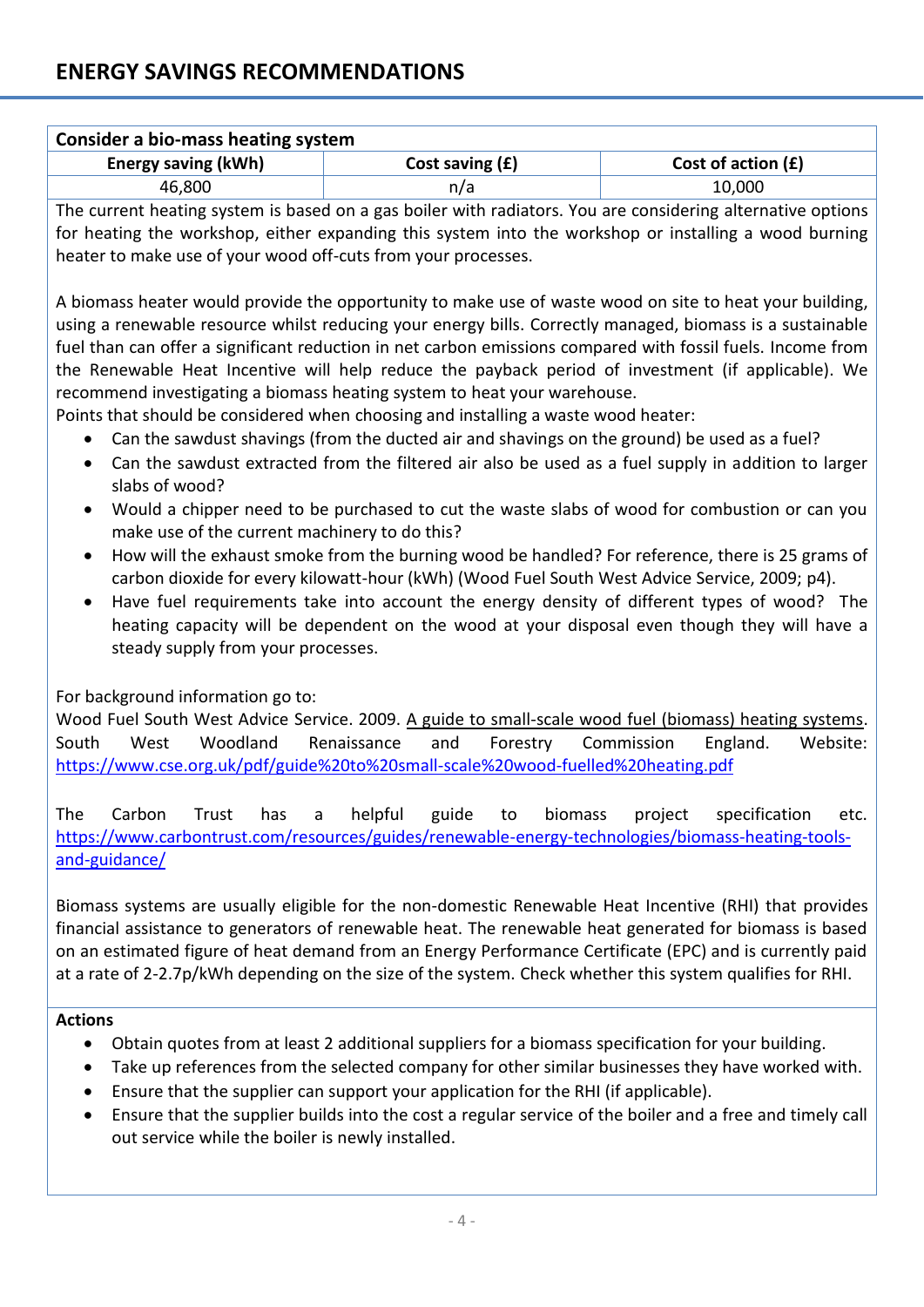#### **Costs and savings**

Costs are estimated at £10,000 based on a recent quote from Talbotts. Savings assume the comparative gas system would be 60kW and would be in operation for 30 hours a week for 26 weeks a year = 46,800 kWh. Financial savings are dependant or the cost of extending/adding the gas system into the warehouse.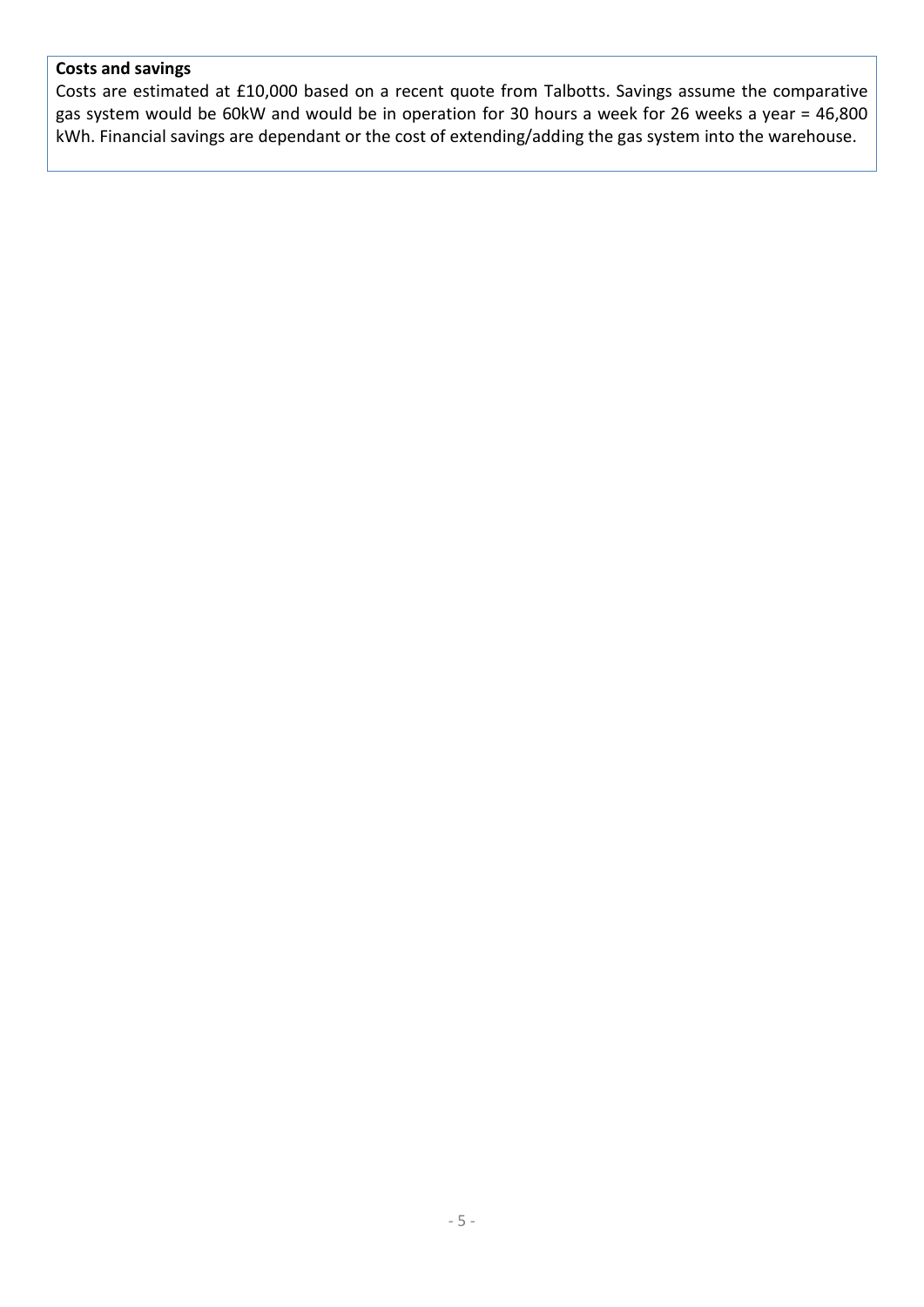| Add door closers between the workshop and offices |                   |                      |  |
|---------------------------------------------------|-------------------|----------------------|--|
| <b>Energy saving (kWh)</b>                        | Cost saving $(f)$ | Cost of action $(f)$ |  |
| 260                                               | 34                | 45                   |  |



As the workshop area will not be heated to the same temperature as the office, heat will be lost when the door is left open, quickly cooling down the office. This may also occur between the kitchenette and the workshop. Additionally, if the external front door is left open, heat from the hall will be lost. Heat loss wastes energy as it requires the boiler to work harder to provide the same amount of heat.

We recommend adding mechanical door closers to minimise this heat loss between the spaces that are heated to office temperature and other areas of the building.

#### **Actions**

- Identify doors where heat will be lost in winter when they are left open.
- Purchase door closers and arrange for a member of staff to install them.

#### **Costs and savings**

The cost is based on purchasing 3 door closers at £15 each. Savings estimate that this action will reduce heating costs from the office heating system by 5%.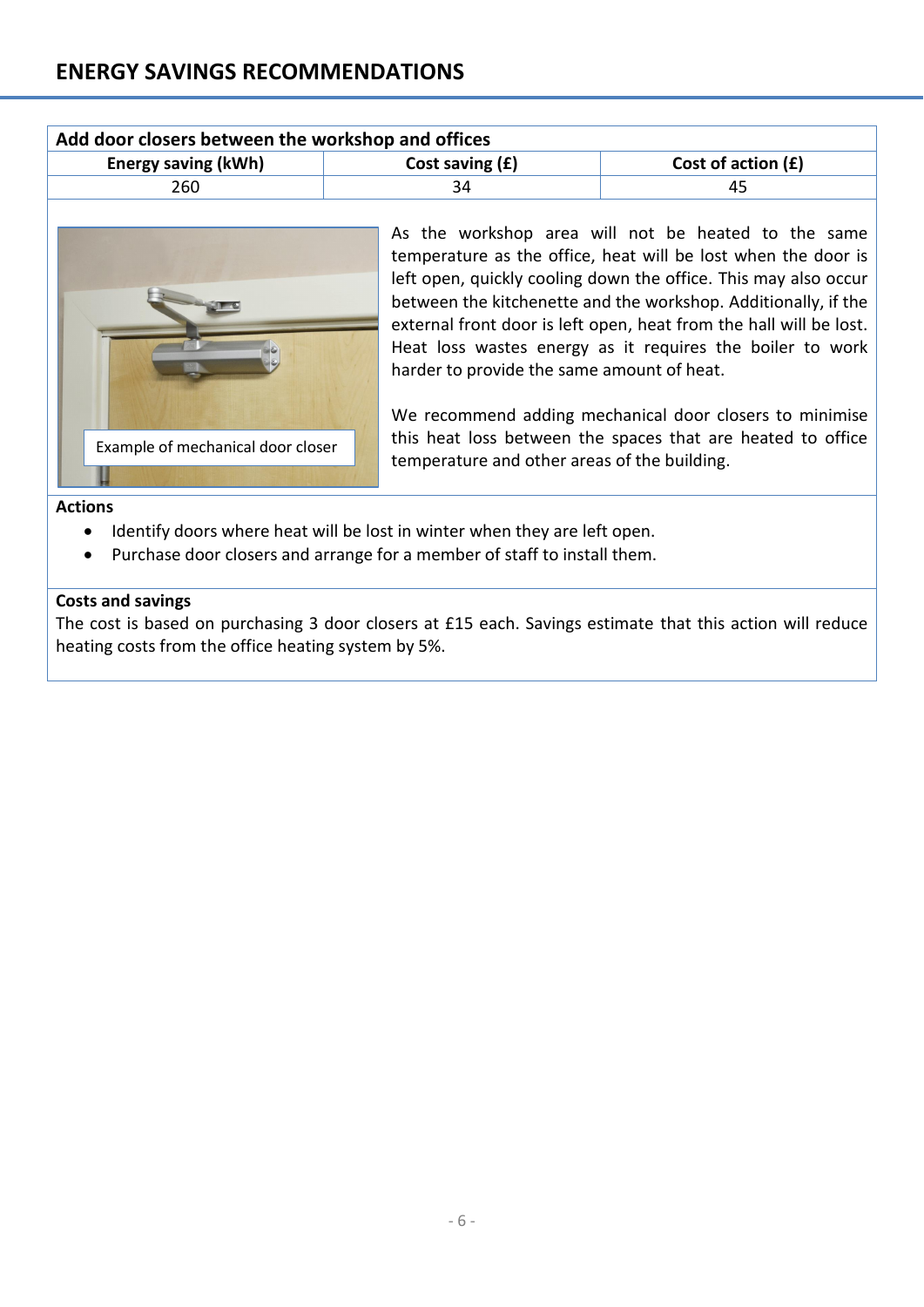## **ENERGY SAVINGS RECOMMENDATIONS**

| Install secondary glazing  |                   |                      |  |
|----------------------------|-------------------|----------------------|--|
| <b>Energy saving (kWh)</b> | Cost saving $(f)$ | Cost of action $(f)$ |  |
|                            |                   | 600                  |  |

The 3 windows in workshop are single glazed and the window frames are metal and have poor insulation properties. Replacing these windows with double glazed units would be costly. Secondary glazing installed inside of single glazing will reduce heat loss and draughts to help keep the building comfortable in cold weather. We recommend installing secondary glazing to improve insulation and comfort.

Local suppliers who supply secondary glazing include:

Bicester Glass:<http://www.bicester-glass.co.uk/secondary-glazing>

C N Glass: [http://www.cnglass.co.uk/double-glazing/secondary-double](http://www.cnglass.co.uk/double-glazing/secondary-double-glazing/)[glazing/](http://www.cnglass.co.uk/double-glazing/secondary-double-glazing/)

A and C Glazing:<http://www.aandcglazing.co.uk/oxford-secondary-glazing>



The cost will be reduced if you purchase the materials yourself and arrange for a member of staff to build and install the secondary glazing. Before agreeing on a design you will have to consider whether these glazing panels will need to be removed in the summer to increase ventilation or whether they can be attached permanently to the window frame.

#### **Actions**

- Discuss with other staff the type of secondary glazing (temporary or permanent) that is required.
- Obtain prices for purchasing the supplies to produce secondary glazing panels OR arrange for quotes from secondary glazing companies.
- Arrange for the panels to be made and installed.

#### **Costs and savings**

The cost is based on adding secondary double glazed units to 3 windows 2m x 1.5 m at £200 per window for supplies. Savings are minimal however there will be some reduced heat loss from the workshop and reduced draughts for staff working nearby.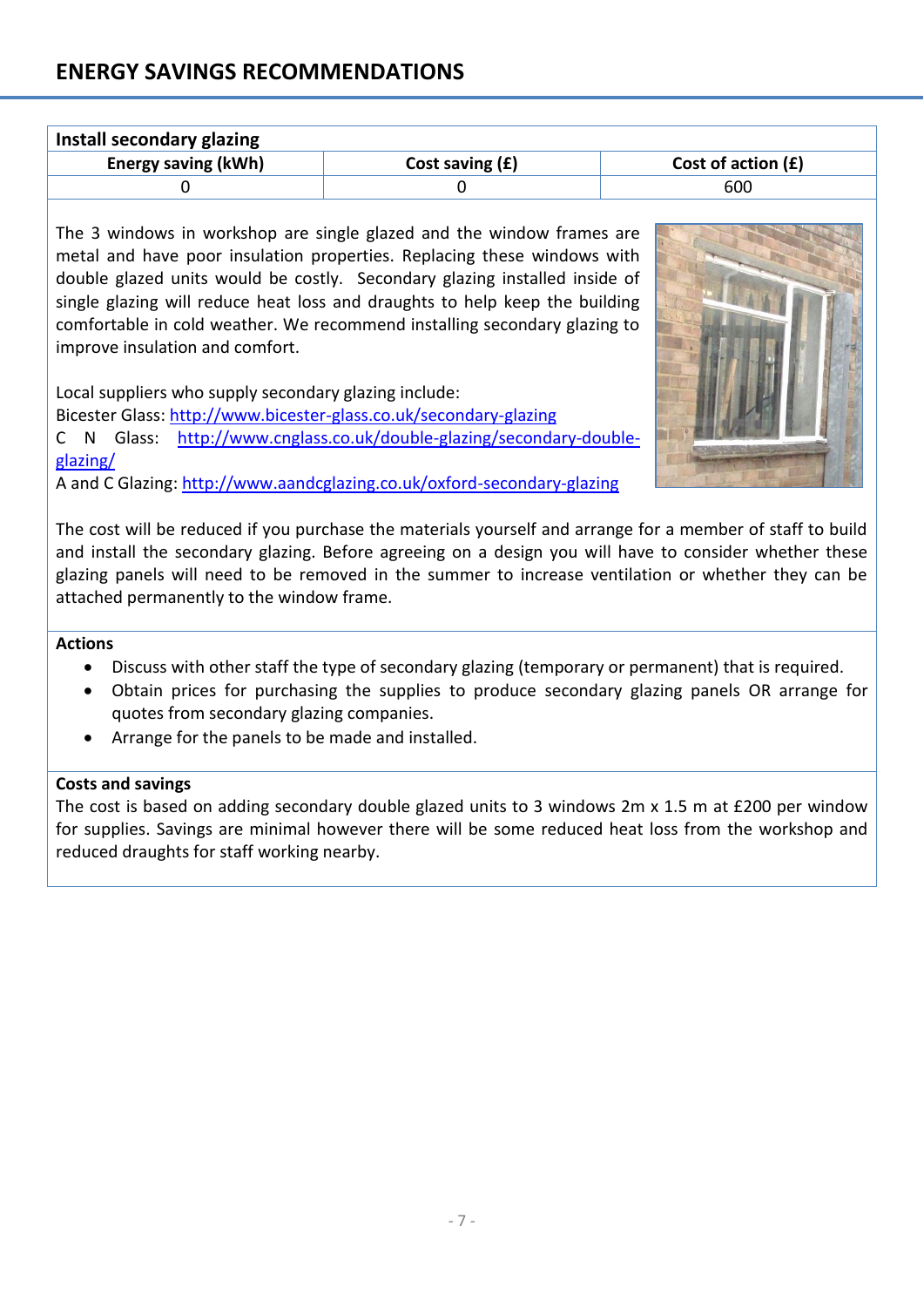## **ENERGY SAVINGS RECOMMENDATIONS**

changed.

| <b>Replace loading bay doors</b>                                                                                                                                                                                        |                                                                                                                                                                                                                                                                                                                                                                                                                                                                                                                                                                                                                               |                    |
|-------------------------------------------------------------------------------------------------------------------------------------------------------------------------------------------------------------------------|-------------------------------------------------------------------------------------------------------------------------------------------------------------------------------------------------------------------------------------------------------------------------------------------------------------------------------------------------------------------------------------------------------------------------------------------------------------------------------------------------------------------------------------------------------------------------------------------------------------------------------|--------------------|
| <b>Energy saving (kWh)</b>                                                                                                                                                                                              | Cost saving (£)                                                                                                                                                                                                                                                                                                                                                                                                                                                                                                                                                                                                               | Cost of action (£) |
| $\Omega$                                                                                                                                                                                                                | 0                                                                                                                                                                                                                                                                                                                                                                                                                                                                                                                                                                                                                             | 8,000              |
| modern insulated doors would be required to reduce heat loss.<br>Examples of well insulated loading bay doors can be found here:<br>sectional-doors/<br>https://www.kingspan.com/gb/en-gb/products/insulated-sectional- | Your two loading bay doors are made of steel with no insulation. Heat will<br>be lost through these doors in winter. There is no effective method of<br>adding insulation to the existing doors, therefore replacing them with more<br>https://www.assaabloyentrance.co.uk/en/aaes/assaabloyentrancecouk/pr<br>oducts/industrial-doors/overhead-sectional-doors/insulated-overhead-<br>doors/insulated-sectional-door-systems/services-innovations/thermalsafe<br>As your loading bay doors fail, or when you are upgrading the building, we<br>recommend replacing your existing doors with well-insulated equivalent doors. |                    |
| <b>Actions</b>                                                                                                                                                                                                          |                                                                                                                                                                                                                                                                                                                                                                                                                                                                                                                                                                                                                               |                    |
| reduce wasted energy.                                                                                                                                                                                                   | When considering replacement door ensure that they having excellent insulation qualities to                                                                                                                                                                                                                                                                                                                                                                                                                                                                                                                                   |                    |
|                                                                                                                                                                                                                         | Obtain quotes from several contractors for an insulated replacement door.                                                                                                                                                                                                                                                                                                                                                                                                                                                                                                                                                     |                    |
| $\bullet$                                                                                                                                                                                                               | Choose a supplier and arrange for the work to be carried out.                                                                                                                                                                                                                                                                                                                                                                                                                                                                                                                                                                 |                    |
| <b>Costs and savings</b>                                                                                                                                                                                                | Costs are based on research and are estimated at £4,000 per door, though actual specifications may differ.<br>Savings are dependant on the fabric of the building and the heating system at the time when the doors are                                                                                                                                                                                                                                                                                                                                                                                                       |                    |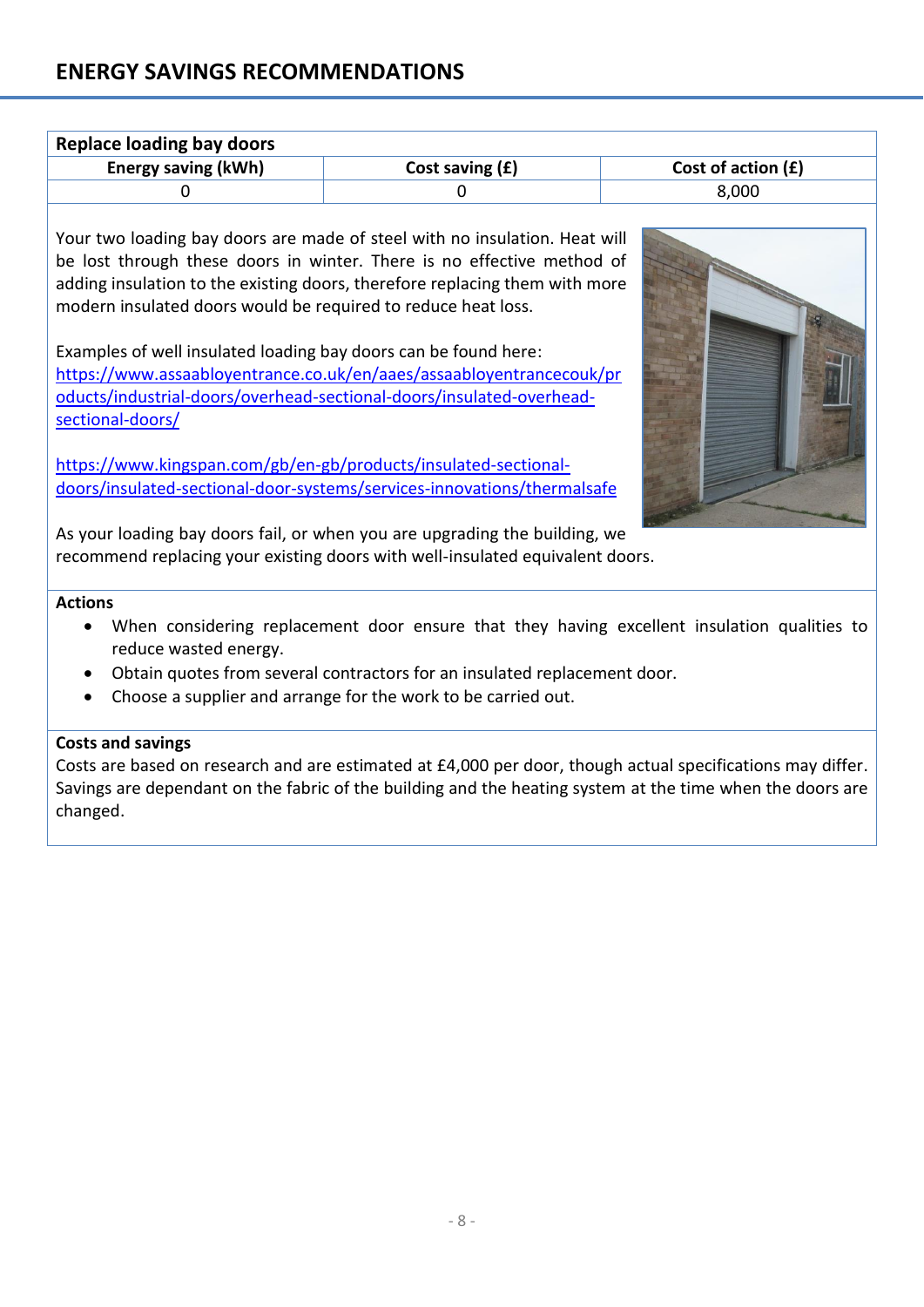| <b>Add cavity wall insulation</b> |                   |                      |  |  |
|-----------------------------------|-------------------|----------------------|--|--|
| <b>Energy saving (kWh)</b>        | Cost saving $(f)$ | Cost of action $(f)$ |  |  |
|                                   |                   | 750                  |  |  |

You are aware that the building has an unfilled cavity between two layers of breeze block on your outside walls. 10% to 30% of heating may be lost through unfilled wall cavities. Increasing insulation will minimize heat losses in winter, reduce heat gains in summer, improve comfort levels for users, and reduce annual energy bills by reducing heating requirements. We recommend adding cavity wall insulation to reduce heat loss and improve comfort in conjunction with other insulation measures, in particular improving the insulation in the loading bay doors (see recommendation above), which form a significant proportion of your external wall space. Adding cavity wall insulation before the loading bay doors are replaced will reduce the effectiveness of this measure as heat will continue to be lost through the large doors.

Examples of internal wall insulation companies can be found here:<https://ciga.co.uk/registered-installers/> <https://www.carbontrust.com/media/19461/ctl176-how-to-implement-cavity-wall-insulation.pdf>

Most cavity wall insulation companies will provide a free initial consultation and many will offer a borescope survey to ascertain accurately the levels of insulation present. If an initial consultation confirms that cavities can be filled we recommend asking for quotes from at least three competent contractors for the work to be carried out. See link above for installers registered with the Cavity Insulation Guarantee Agency.

#### **Actions**

- Plan to add cavity wall insulation in conjunction with other insulation measures.
- Obtain at least three quotes from qualified suppliers for insulating the wall cavities.
- Choose a preferred supplier and arrange for the work to be carried out.

#### **Costs and savings**

The cost of cavity wall insulation is estimated at £750 based on and area of 150m<sup>2</sup> and a cost of £5 per m<sup>2</sup>. Savings are dependant on the fabric of the building and the heating system at the time when the insulation is added.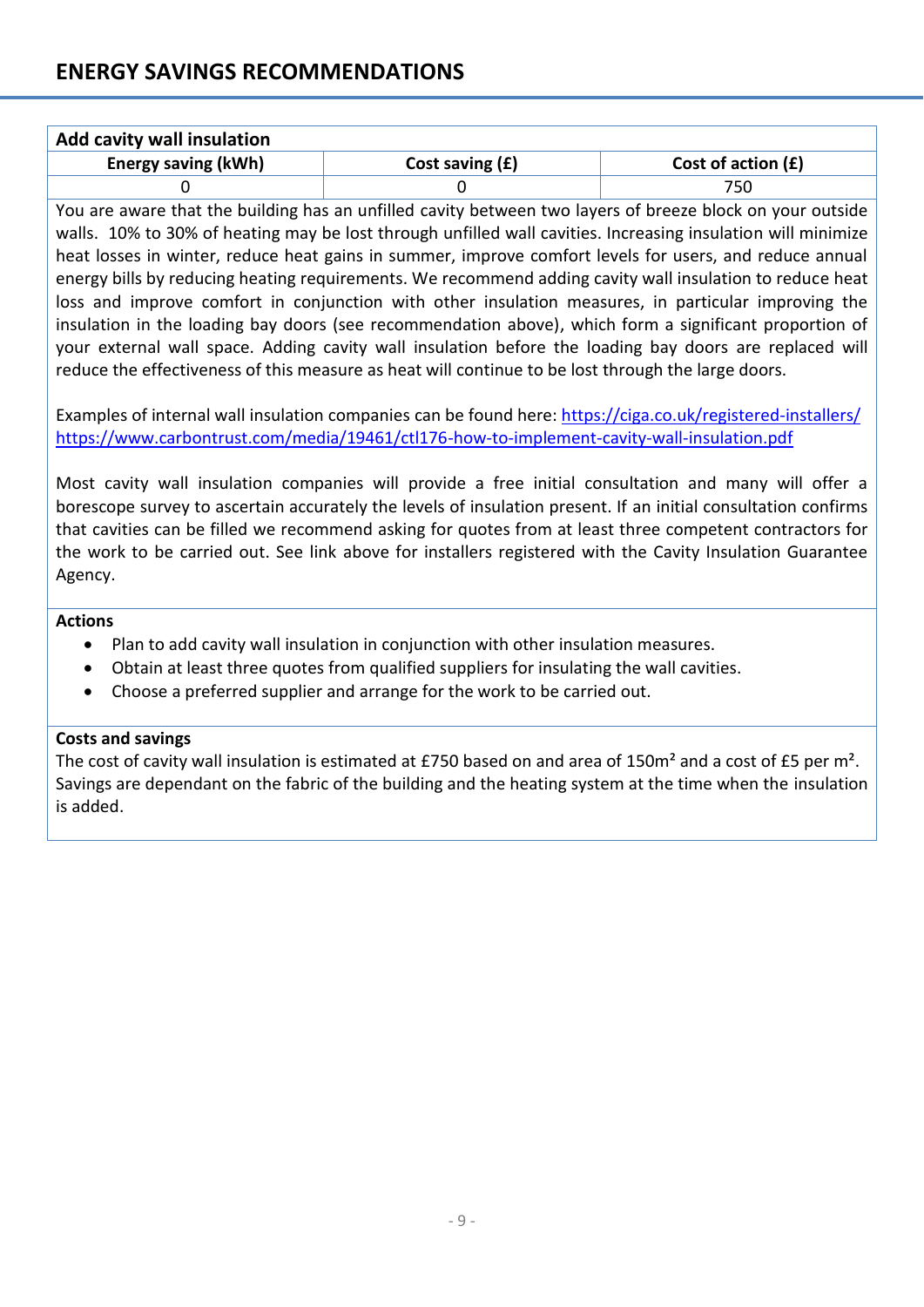| Power down or switch off appliances when not in use |                   |                      |  |
|-----------------------------------------------------|-------------------|----------------------|--|
| <b>Energy saving (kWh)</b>                          | Cost saving $(f)$ | Cost of action $(f)$ |  |
| 600                                                 |                   |                      |  |



Your large Hewlett Packard printer was identified as being switched on ready for immediate use at all times. There is no 'sleep' mode or automatic power down on this type of machine.

Powering office equipment when not needed wastes energy. The energy use of this printer can be estimated from the published information as 150W per hour however the literature does not state its energy use while idle. In order to accurately measure the energy use we recommend adding a plug monitor between the plug and the

wall socket and measuring a day and a week's energy use.

For examples of plug monitors see: <https://tinyurl.com/ybj74y7a> £14.72 <https://tinyurl.com/yd5swo9c> £11.99

#### **Actions**

- Purchase a plug monitor and install it between the printer plug and plug socket.
- Measure energy use over 24 hours and over a 7 day week.
- Share this information with other office staff members.
- Turn off the printer at night and weekends if the energy use is established as being significant.
- Carry out checks to ensure that equipment is turned off as expected.

#### **Costs and savings**

7 day plug socket timers cost £12 - £15. Savings are assume this printer uses 75W per hour when not in use and is switched on 24/7 throughout the year.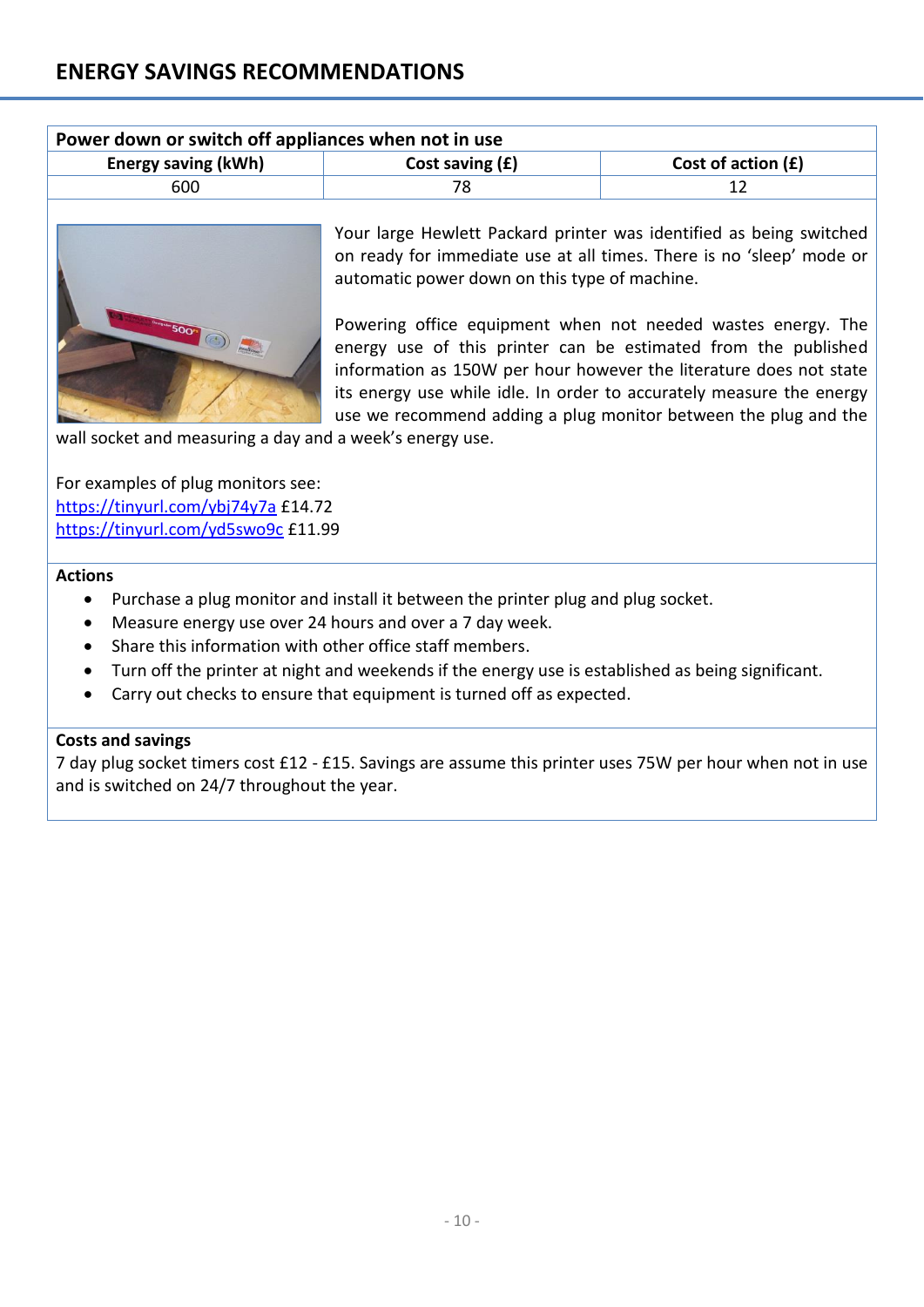| Consider adding solar PV panels |                   |                      |  |
|---------------------------------|-------------------|----------------------|--|
| <b>Energy saving (kWh)</b>      | Cost saving $(f)$ | Cost of action $(f)$ |  |
| 18,786                          | 2,447             | 34,000               |  |



You have a large south facing roof which could potentially be used to site solar PV panels to provide electricity for your business.

By using the sun's energy to provide electricity you will reduce the amount of power you draw from the grid and therefore save money on your energy bills. Additionally, although at lower levels than in previous years, there is still a Government subsidy for solar PV that pays both for every kW of power generated and for the electricity exported back to the grid when it cannot be used on site. Solar power benefits the environment as it

reduces the country's dependence on fossil fuels and, once fitted, the panels emit no pollution. We recommend exploring the installation of solar PV panels either with direct investment or via a 3rd party to reduce energy use from the national grid.

#### Useful information is at these links:

<http://lowcarbonhub.org/> - Low Carbon Hub (community owned panels through third party investment) <http://www.r-eco.coop/> - Oxfordshire solar installer and worker cooperative. Spirit Energy<https://www.spiritenergy.co.uk/>- used by an OxFutures partner organisation Darke and Taylor <https://darkeandtaylor.co.uk/services/services-energy-solutions/> - - used by an OxFutures partner organisation

## **Actions**

- Solar PV panels will need to be installed by a specialist company who will both assess the project (Will the roof would bear the weight? Will nearby buildings block out the sun on the panels?) as well as providing a detailed quote for installation.
- Contact at least three solar panel contractors to obtain quotes see above links.
- If considering third party investment, ensure there is a clear agreement and benefits to your organisation (e.g. a reduction in electricity prices).
- Choose a preferred contractor and arrange for the work to be carried out.

#### **Costs and savings**

Costs are estimated as £34,000 for a 23kWp system however this is a mid-point of online estimates ranging from £19,000 to £44,000 therefore accurate quotes are needed. Savings are based on online calculators for this size of solar array and include current Government subsidies for solar PV.

There may be an opportunity for the Low Carbon Hub or other community group to install solar panels on your roof at no charge. In this case part of the savings in electricity, along with the Government subsidy, is used to re-pay investors and invest in the local community.